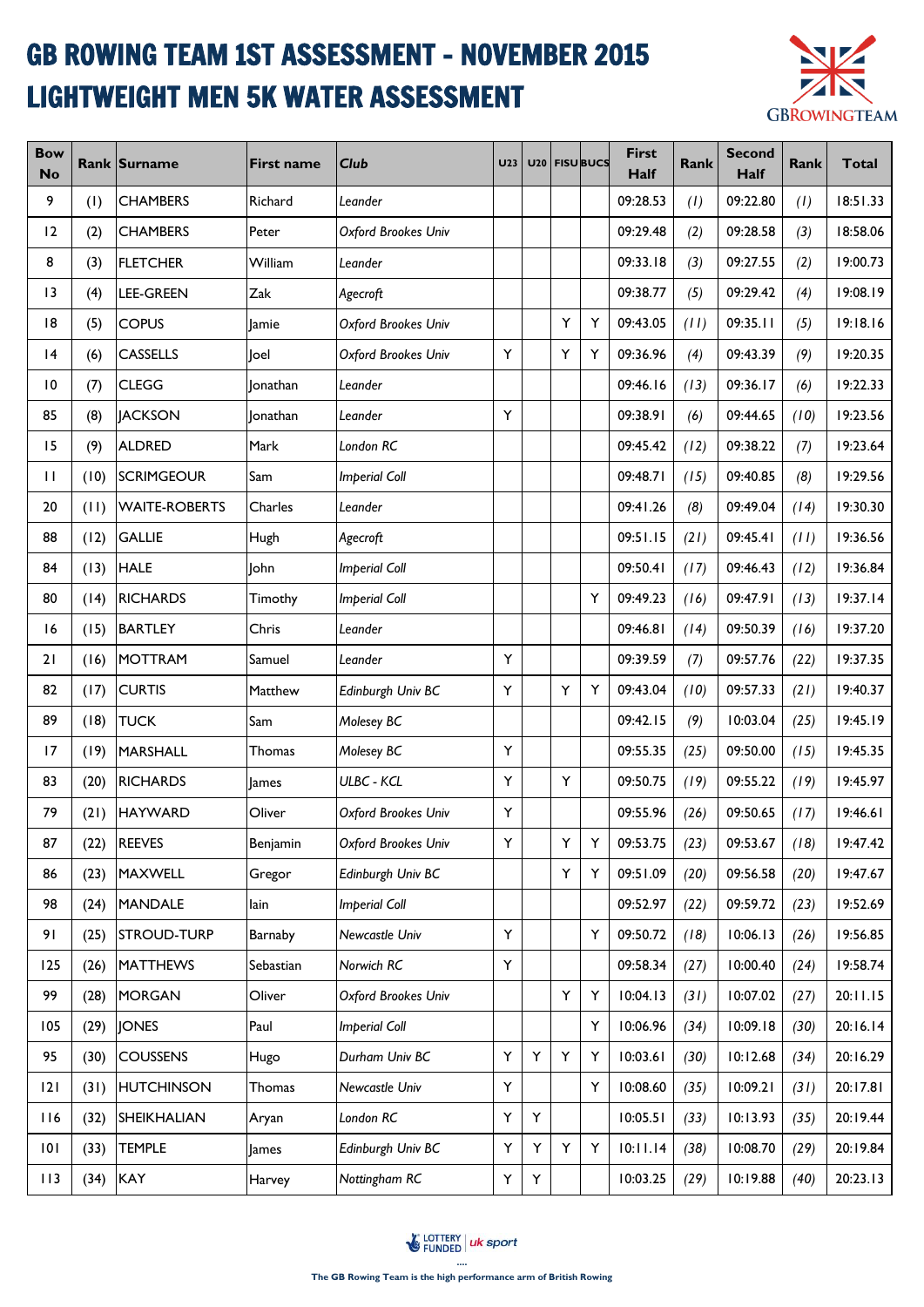## GB ROWING TEAM 1ST ASSESSMENT - NOVEMBER 2015 LIGHTWEIGHT MEN 5K WATER ASSESSMENT



| <b>Bow</b><br><b>No</b> |      | <b>Rank Surname</b>             | <b>First name</b> | Club                        | U <sub>23</sub> |   |   | U20 FISUBUCS | <b>First</b><br>Half | <b>Rank</b> | <b>Second</b><br>Half | <b>Rank</b> | <b>Total</b> |
|-------------------------|------|---------------------------------|-------------------|-----------------------------|-----------------|---|---|--------------|----------------------|-------------|-----------------------|-------------|--------------|
| 112                     | (35) | <b>RUSSELL</b>                  | Fraser            | Molesey BC                  | Y               | Υ |   |              | 10:16.33             | (44)        | 10:08.08              | (28)        | 20:24.41     |
| 93                      | (36) | <b>GRIFFITHS</b>                | Stephen           | Durham Univ BC              | Y               |   | Υ | Y            | 10:05.35             | (32)        | 10:20.57              | (42)        | 20:25.92     |
| 44                      | (37) | <b>TAWNS</b>                    | Patrick           | Oxford Brookes Univ         | Y               |   |   |              | 10:09.71             | (37)        | 10:18.22              | (38)        | 20:27.93     |
| 100                     | (38) | <b>MORAN</b>                    | Lewis             | Clydesdale ARC / Dundee Ur  | Y               |   |   | Y            | 10:17.27             | (45)        | 10:11.55              | (33)        | 20:28.82     |
| 97                      | (39) | <b>BRADLEY</b>                  | Damien            | Worcester RC                |                 |   |   |              | 10:12.93             | (41)        | 10:17.02              | (37)        | 20:29.95     |
| 90                      | (40) | <b>TEBB</b>                     | Christopher       | Oxford Brookes Univ         | Υ               |   | Υ | Y            | 10:00.43             | (28)        | 10:30.53              | (51)        | 20:30.96     |
| 122                     | (41) | LEE                             | Angus             | Durham Univ BC              | Y               |   | Υ | Y            | 10:14.08             | (43)        | 10:23.15              | (44)        | 20:37.23     |
| 106                     | (42) | <b>ANDERSON</b>                 | Joseph            | Newcastle Univ              | Y               |   | Y | Y            | 10:17.73             | (48)        | 10:19.58              | (39)        | 20:37.31     |
| 96                      | (43) | <b>WILLIAMSON</b>               | Simon             | Reading Univ BC             | Y               |   | Y | Y            | 10:17.59             | (46)        | 10:20.28              | (41)        | 20:37.87     |
| 128                     | (44) | <b>STEVENSON</b>                | lames             | Newcastle Univ              | Y               | Y |   | Y            | 10:12.82             | (39)        | 10:25.33              | (45)        | 20:38.15     |
| 92                      | (45) | <b>MAYNE</b>                    | Harry             | <b>Imperial Coll</b>        | Y               |   |   | Y            | 10:20.16             | (49)        | 10:21.17              | (43)        | 20:41.33     |
| $\mathbf{H}$            | (46) | <b>PARNELL</b>                  | Dominic           | London RC                   | Y               |   |   |              | 10:12.82             | (40)        | 10:28.98              | (49)        | 20:41.80     |
| 115                     | (47) | <b>MCPHERSON</b>                | Robert            | <b>Imperial Coll</b>        | Υ               |   |   | Y            | 10:27.54             | (62)        | 10:14.38              | (36)        | 20:41.92     |
| 81                      | (48) | <b>TJOM</b>                     | Ask               | Oxford Brookes Univ         | Υ               | Y |   |              | 10:09.70             | (36)        | 10:34.84              | (58)        | 20:44.54     |
| 119                     | (49) | <b>MCGARVA</b>                  | John Hedley       | Nott m Trent Univ           | Y               |   |   |              | 10:17.61             | (47)        | 10:30.13              | (50)        | 20:47.74     |
| 129                     | (50) | <b>PHILPOTT</b>                 | Sam               | Granta                      | Y               | Y |   |              | 10:22.43             | (55)        | 10:26.15              | (46)        | 20:48.58     |
| 102                     | (51) | <b>CULLEN</b>                   | Charles           | Granta                      | Y               |   |   |              | 10:24.74             | (58)        | 10:26.82              | (47)        | 20:51.56     |
| 126                     | (52) | <b>MALONE</b>                   | Euan              | Clydesdale ARC / Glasgow UI | Y               | Υ |   | Y            | 10:23.79             | (57)        | 10:28.81              | (48)        | 20:52.60     |
| 108                     | (53) | VARLEY                          | Oliver John       | Newcastle Univ              | Y               |   |   | Y            | 10:21.58             | (52)        | 10:31.21              | (53)        | 20:52.79     |
| 132                     | (54) | <b>HAMILTON</b>                 | Franklin          | Reading Univ BC             | Y               | Y | Υ | Y            | 10:21.59             | (53)        | 10:31.94              | (55)        | 20:53.53     |
| 134                     | (55) | <b>SMITH</b>                    | Jack              | Newcastle Univ              | Y               | Y |   | Y            | 10:21.43             | (51)        | 10:33.55              | (57)        | 20:54.98     |
| 118                     | (56) | <b>KEMPSON</b>                  | Rory              | Newcastle Univ              | Υ               |   |   | Y            | 10:13.80             | (42)        | 10:41.28              | (63)        | 20:55.08     |
| 120                     | (57) | <b>ROE</b>                      | Matthew           | Durham Univ BC              | Υ               | Y | Y | Y            | 10:23.75             | (56)        | 10:31.71              | (54)        | 20:55.46     |
| 123                     | (58) | <b>CUMMINS</b>                  | Charles           | Granta                      | Υ               |   |   |              | 10:25.96             | (60)        | 10:35.77              | (60)        | 21:01.73     |
| 146                     | (59) | <b>BERGAMO ANDREIS Giovanni</b> |                   | Granta                      | Y               |   |   |              | 10:27.20             | (61)        | 10:34.87              | (59)        | 21:02.07     |
| 109                     | (60) | <b>ABBERTON</b>                 | Finn              | Durham Univ BC              | Y               |   | Y | Υ            | 10:34.96             | (68)        | 10:30.81              | (52)        | 21:05.77     |
| 133                     | (61) | <b>JOHNSTON</b>                 | Charlie           | Molesey BC                  | Y               | Y |   |              | 10:33.97             | (66)        | 10:32.62              | (56)        | 21:06.59     |
| 130                     | (62) | <b>MCCARRON</b>                 | Jamie             | Cambois                     | Y               |   |   |              | 10:20.18             | (50)        | 10:46.78              | (66)        | 21:06.96     |
| 114                     | (63) | <b>PARSONAGE</b>                | Ben               | Strathclyde Univ            | Y               |   |   |              | 10:22.00             | (54)        | 10:52.74              | (68)        | 21:14.74     |
| 145                     | (64) | <b>FEENEY</b>                   | <b>James</b>      | Heriot-Watt Univ BC         |                 |   | Y | Y            | 10:34.24             | (67)        | 10:42.41              | (64)        | 21:16.65     |
| 3                       | (65) | <b>ROGERS</b>                   | Matthew           | Pengwern BC                 | Y               | Y |   |              | 10:33.01             | (65)        | 10:43.98              | (65)        | 21:16.99     |
| 110                     | (66) | <b>CROSSLEY</b>                 | William           | Durham Univ BC              | Υ               | Y | Y | Υ            | 10:39.51             | (69)        | 10:38.17              | (61)        | 21:17.68     |
| 124                     | (67) | <b>MITCHELL</b>                 | Stuart            | Glasgow Univ BC             | Υ               |   |   |              | 10:39.74             | (70)        | 10:38.79              | (62)        | 21:18.53     |